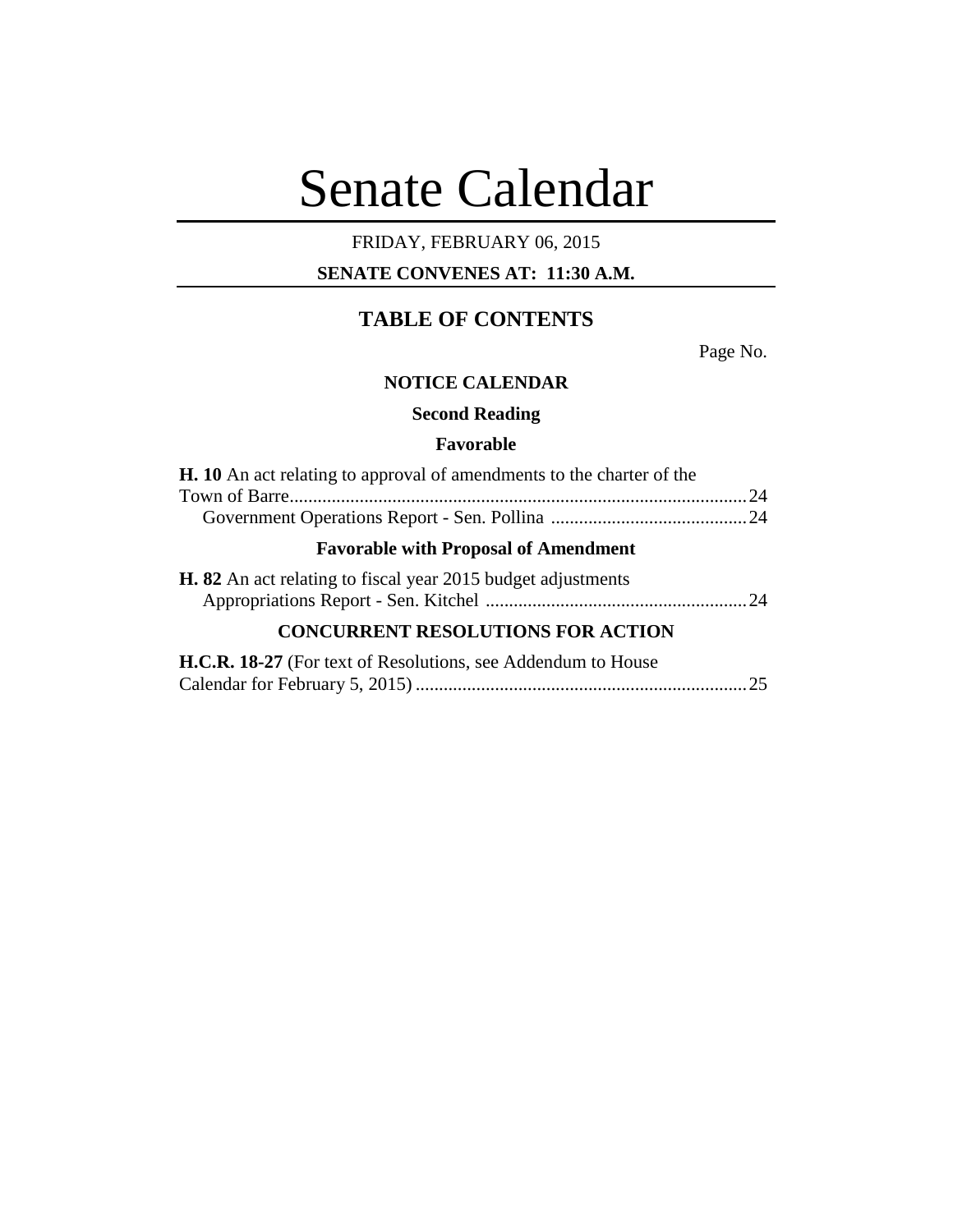#### **ORDERS OF THE DAY**

#### **NOTICE CALENDAR**

#### **Second Reading**

#### **Favorable**

#### **H. 10.**

An act relating to approval of amendments to the charter of the Town of Barre.

**Reported favorably by Senator Pollina for the Committee on Government Operations.**

(Committee vote: 5-0-0)

(No House amendments)

#### **Favorable with Proposal of Amendment**

#### **H. 82.**

An act relating to fiscal year 2015 budget adjustments.

#### **Reported favorably with recommendation of proposal of amendment by Senator Kitchel for the Committee on Appropriations.**

The Committee recommends that the Senate propose to the House to amend the bill as follows:

First: By inserting two new sections to be numbered Secs. 42a and 42b to read as follows:

Sec. 42a. 2014 Acts and Resolves No. 179, Sec. B.605 is amended to read:

Sec. B.605 Vermont student assistance corporation

| <b>Grants</b>   | <del>19,511,514</del> | 19,511,587 |
|-----------------|-----------------------|------------|
| Total           | 19,511,514            | 19,511,587 |
| Source of funds |                       |            |
| General fund    | 19,511,514            | 19,511,587 |
| Total           | <del>19,511,514</del> | 19,511,587 |

Sec. 42b. 2104 Acts and Resolves No. 179, Sec. B.608 is amended to read:

Sec. B.608 Total higher education

| Source of funds        |              |              |
|------------------------|--------------|--------------|
| General fund           | 84,791,486   | 84,791,559   |
| Global Commitment fund | 4,455,678    | 4,455,678    |
| Total                  | 89, 247, 164 | 89, 247, 237 |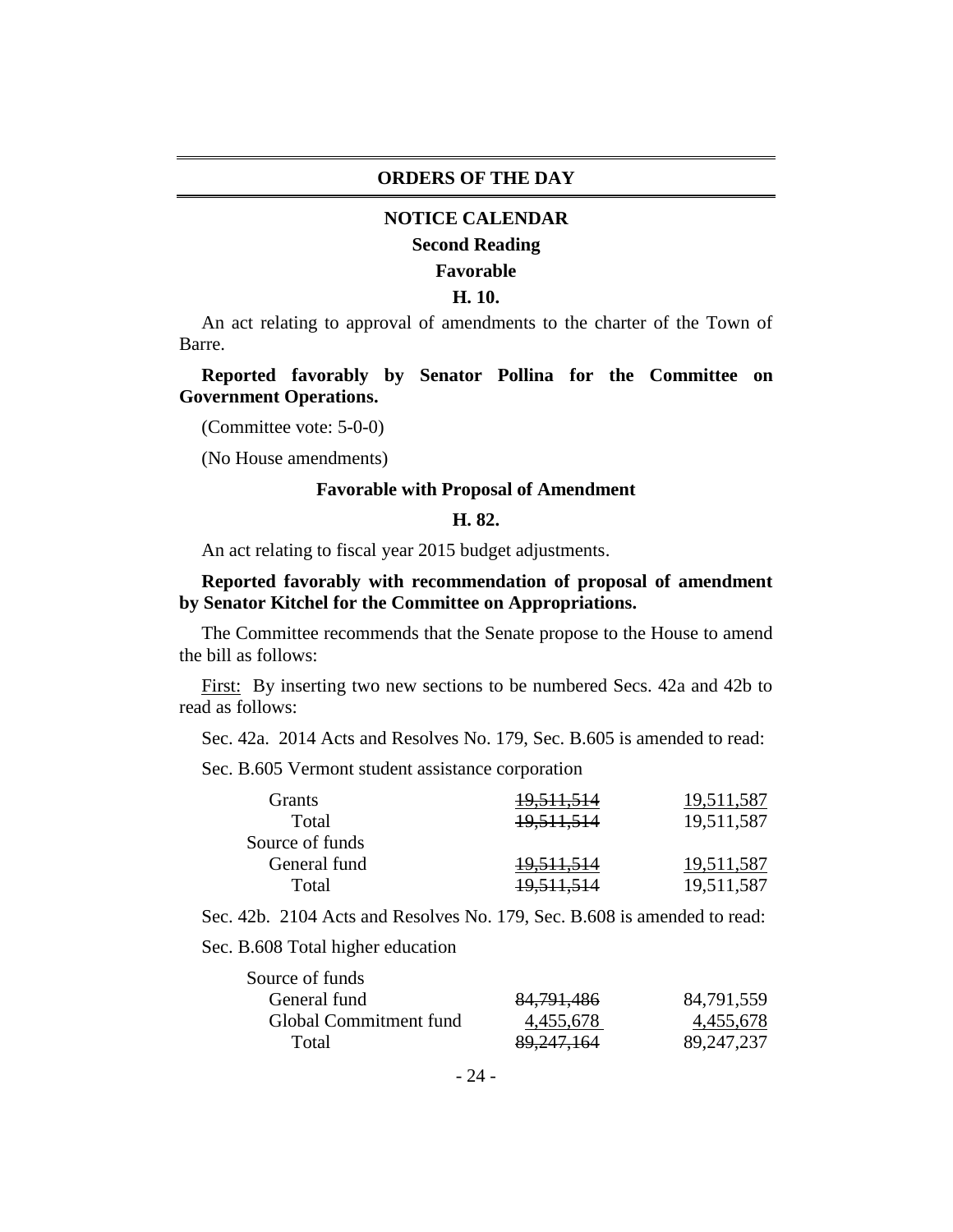Second: By inserting a new section to be numbered Sec. 56a to read as follows:

Sec. 56a. 2014 Acts and Resolves No. 179, Sec. B.911 is amended to read:

Sec. B.911 Transportation - town highway structures

| Grants                     | 6,333,500            | 3,833,500 |
|----------------------------|----------------------|-----------|
| Total                      | 6,333,500            | 3,833,500 |
| Source of funds            |                      |           |
| <b>Transportation fund</b> | 6,333,500            | 3,833,500 |
| Total                      | <del>6,333,500</del> | 3,833,500 |

and by striking out Sec. 58 in its entirety and inserting in lieu thereof a new Sec. 58 to read as follows:

Sec. 58. 2014 Acts and Resolves No. 179, Sec. B.922 is amended to read:

Sec. B.922 Total transportation

| Source of funds             |                        |             |
|-----------------------------|------------------------|-------------|
| <b>Transportation fund</b>  | 229,903,089            | 227,403,089 |
| TIB fund                    | 19,895,087             | 19,395,087  |
| Special funds               | 3,630,222              | 3,630,222   |
| Federal funds               | 407, 147, 672          | 405,897,672 |
| Internal service funds      | 20,200,226             | 19,452,400  |
| Interdepartmental transfers | 2,395,041              | 2,395,041   |
| Local match                 | 2,592,411              | 2,592,411   |
| Total                       | <del>685,763,748</del> | 680,765,922 |

and in Sec.  $61(a)$ , by inserting a new subdivision (4) to read as follows:

(4) The following amounts shall be transferred to the Transportation Infrastructure Bond Fund from the Transportation Fund: 2,500,000.00

(Committee vote: 7-0-0)

(For House amendments, see House Journal for January 29, 2015, page 89 and January 30, 2015, page 96.)

#### **CONCURRENT RESOLUTIONS FOR ACTION**

**H.C.R. 18-27** (For text of Resolutions, see Addendum to House Calendar for February 5, 2015)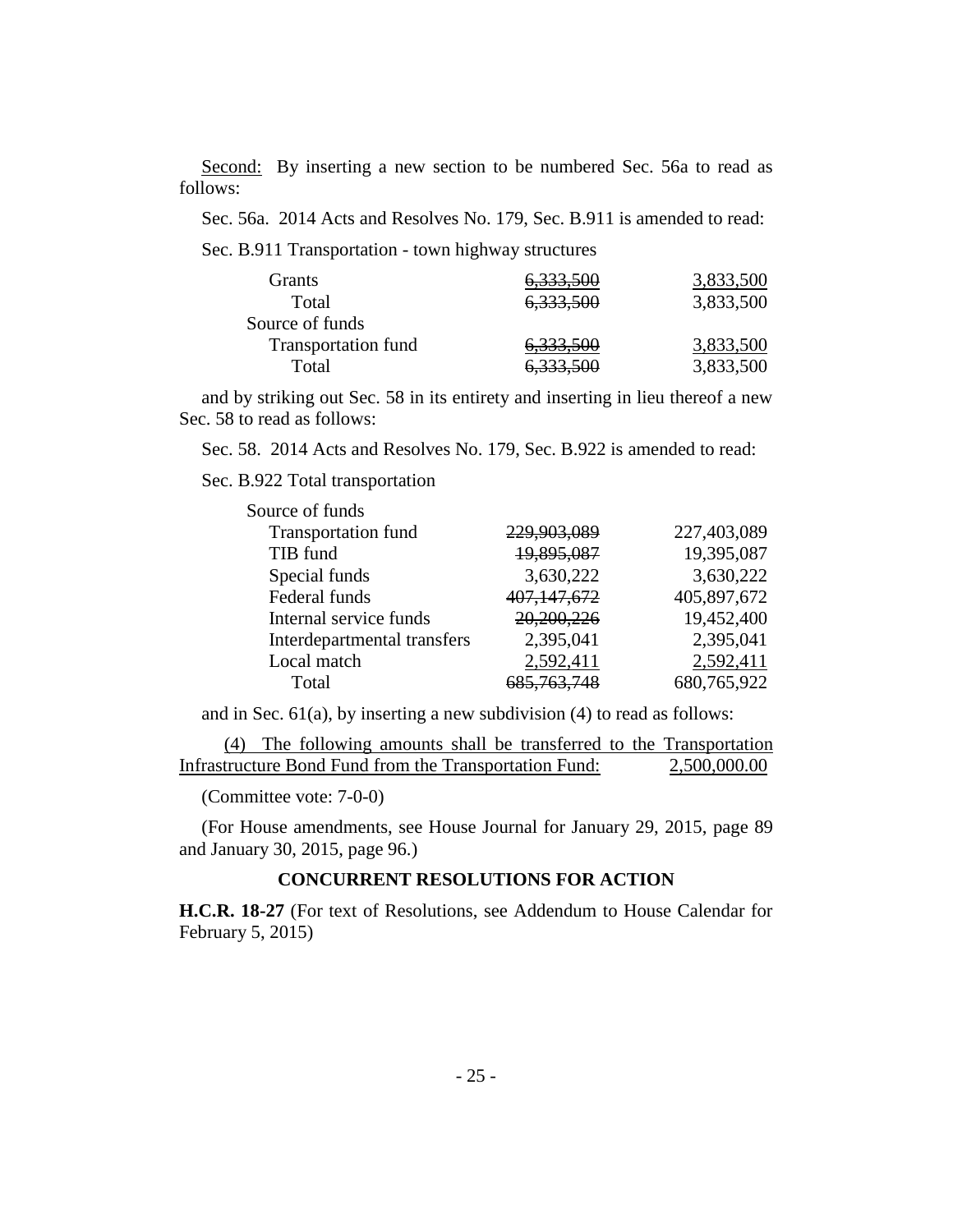#### **CONFIRMATIONS**

The following appointments will be considered by the Senate, as a group, under suspension of the Rules, as moved by the President *pro tempore,* for confirmation together and without debate, by consent thereby given by the Senate. However, upon request of any senator, any appointment may be singled out and acted upon separately by the Senate, with consideration given to the report of the Committee to which the appointment was referred, and with full debate; and further, all appointments for the positions of Secretaries of Agencies, Commissioners of Departments, Judges, Magistrates, and members of the Public Service Board shall be fully and separately acted upon.

Hal Cohen of North Middlesex – Secretary of the Agency of Human Services – By Sen. Lyons for the Committee on Health and Welfare. (1/22/15)

Maribeth Spellman of Richmond – Commissioner, Vermont Department of Human Resources – By Sen. Collamore for the Committee on Government Operations. (1/27/15)

Sue Minter of Waterbury – Secretary, Agency of Transportation – By Sen. Westman for the Committee on Transportation. (2/3/15)

#### **PUBLIC HEARINGS**

**Tuesday, February 10, 2015** – House Chambers – 5:30 P.M. – 8:00 P.M. – Re: S. 31 Firearms; criminal background checks - Senate Committees on Judiciary and Health and Welfare.

**Wednesday, February 18, 2015** – Room 11 - 7:00 P.M. – 8:00 P.M. - Joint Committee on Judicial Retention – Re: Retention of Superior Court Judges Brian J. Grearson, Mary Miles Teachout and Howard E. VanBenthuysen and Magistrates Mary Gleason Harlow and Christine A. Hoyt. Members of the public interested in testifying may sign up 30 minutes prior to the hearing, with 5 minutes allowed per person for testimony.

#### **NOTICE OF JOINT ASSEMBLY**

**Thursday, February 19, 2015 - 10:30 A.M.** – **House Chamber -** Election of a Sergeant at Arms, of an Adjutant and Inspector General, and of three (3) trustees for the University of Vermont, and Vermont and State Agricultural College.

Candidates for the positions of Sergeant at Arms, Adjutant and Inspector General, and legislative candidates for UVM trustees must notify the Secretary of State **in writing** of their candidacies not later than Thursday, February 12,